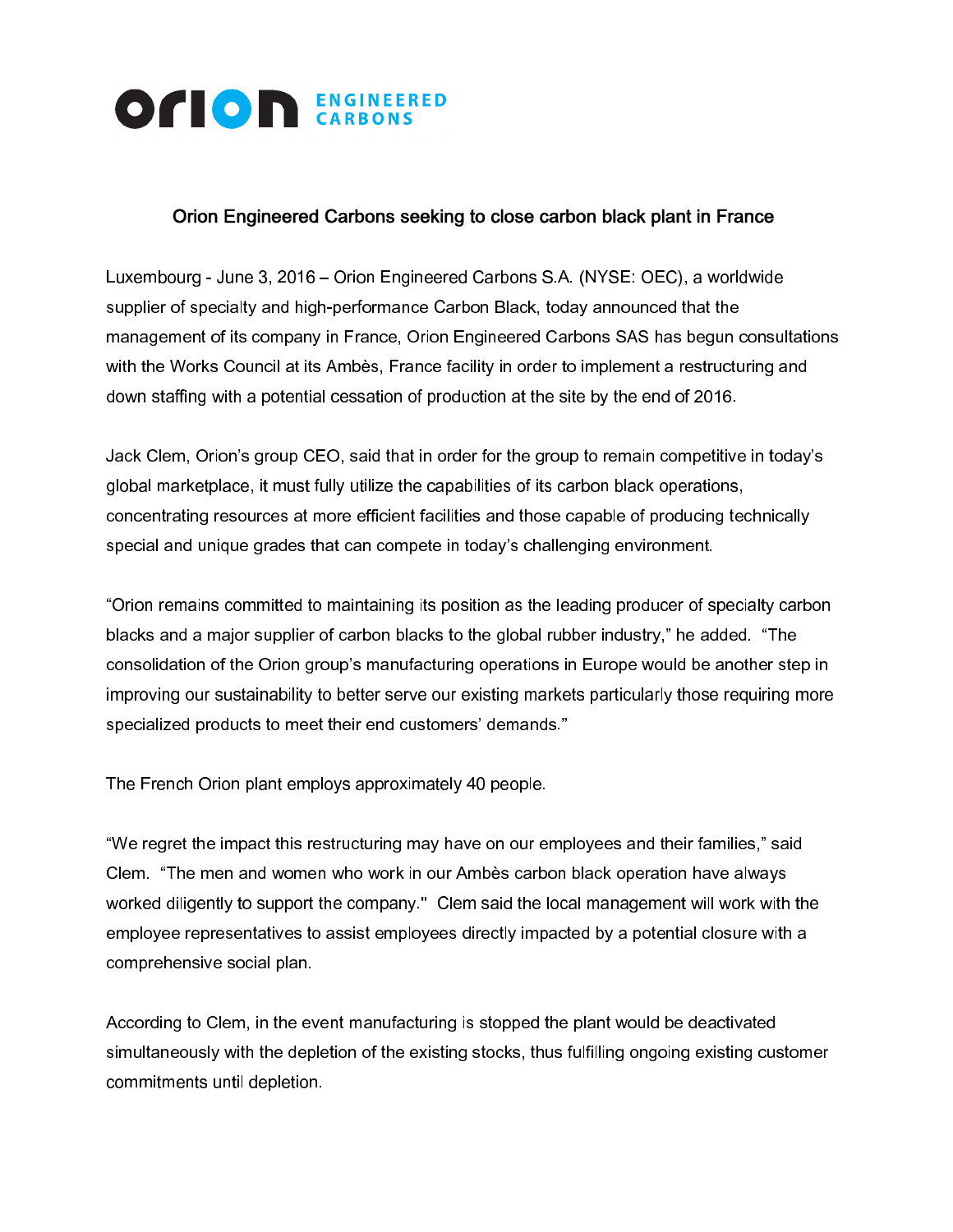Ambѐs is a commune located in the Aquitaine region in the south-west of France, 20 km from Bordeaux and 480 km from Paris. The facility in Ambѐs was founded by the American Philips Petroleum Company and Continental Carbon Company in 1959 and began operations in 1960 as Cofrablack. It was purchased by Degussa, the predecessor to Orion Engineered Carbons, in 1986.

## About Orion Engineered Carbons S.A.

Orion Engineered Carbons is a worldwide supplier of Carbon Black. The company offers standard and high-performance products for Coatings, Printing Inks, Polymers, Rubber and other applications. Our high-quality Gas Blacks, Furnace Blacks and Specialty Carbon Blacks tint, colorize and enhance the performance of plastics, paints and coatings, inks and toners, adhesives and sealants, tires, and manufactured rubber goods such as automotive belts and hoses. With 1,530 employees worldwide, Orion Engineered Carbons runs 15 global production sites and four Applied Technology Centers. For more information visit our website www.orioncarbons.com.

## Forward Looking Statements

This document contains certain forward-looking statements with respect to our financial condition, results of operations and business. These statements constitute forward-looking statements within the meaning of Section 21E of the Securities Exchange Act of 1934, as amended. Forward-looking statements are statements of future expectations that are based on management's current expectations and assumptions and involve known and unknown risks and uncertainties that could cause actual results, performance or events to differ materially from those expressed or implied in these statements. Forward-looking statements include, among others, statements concerning the potential exposure to market risks, statements expressing management's expectations, beliefs, estimates, forecasts, projections and assumptions and statements that are not limited to statements of historical or present facts or conditions. Some of these statements can be identified by terms and phrases such as "anticipate," "believe," "intend," "estimate," "expect," "continue," "could," "should," "may," "plan," "project," "predict" and similar expressions. Factors that could cause our actual results to differ materially from those expressed or implied in such forward-looking statements include those factors detailed under the captions "Note Regarding Forward-Looking Statements" and "Risk Factors" in our Annual Report on Form